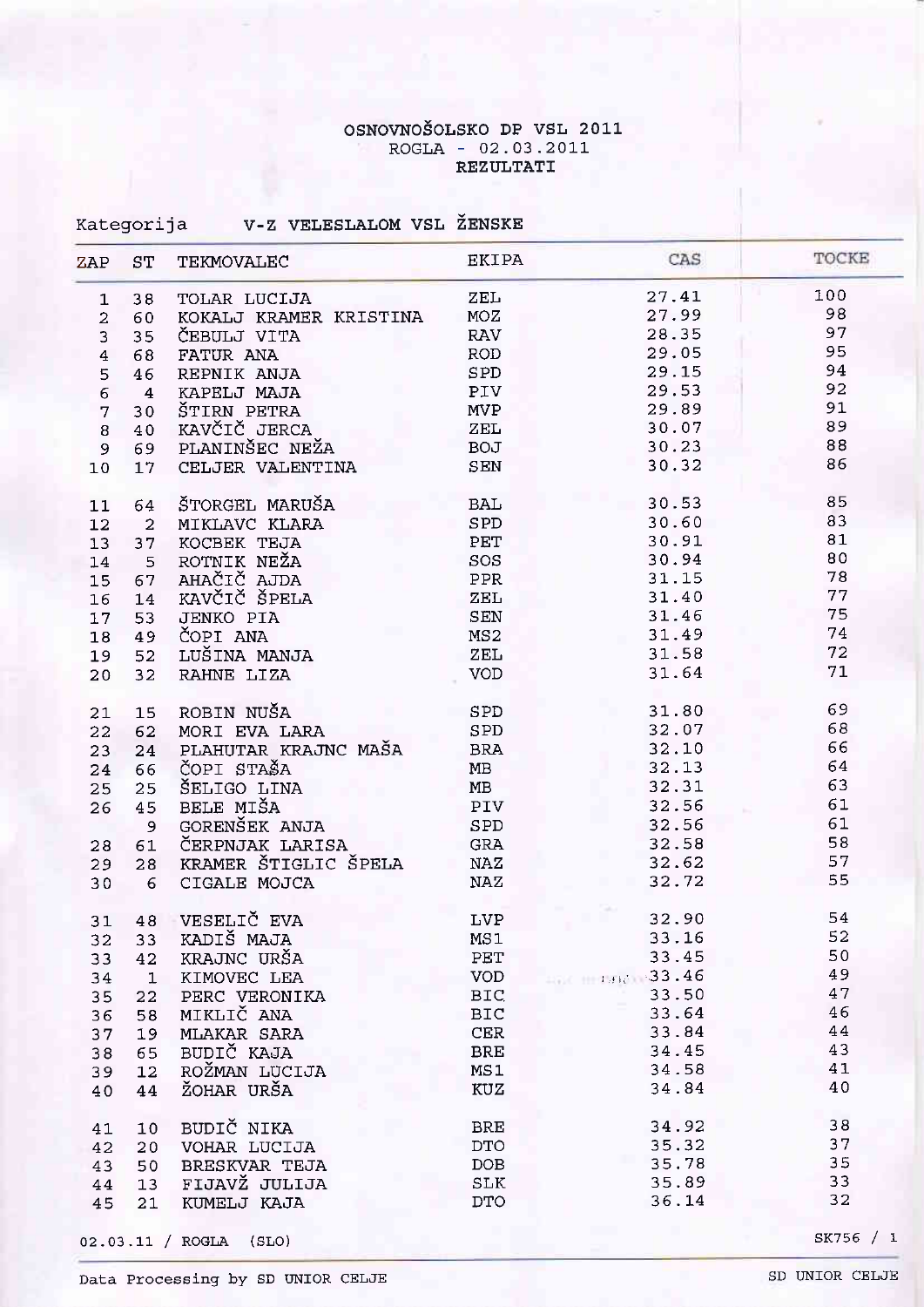### OSNOVNOŠOLSKO DP VSL 2011 ROGLA - 02.03.2011 REZULTATI

| Kategorija |  | V-Z VELESLALOM VSL ŽENSKE |  |  |
|------------|--|---------------------------|--|--|
|------------|--|---------------------------|--|--|

| ZAP | SТ | TEKMOVALEC            | <b>EKIPA</b> | CAS   | TOCKE           |
|-----|----|-----------------------|--------------|-------|-----------------|
| 46  | 41 | RAKOVNIK JANJA        | PBO          | 36.27 | 30              |
| 47  | 7  | HUDOVERNIK NEŽA       | <b>MOZ</b>   | 36.30 | 29              |
| 48  | 51 | ŽUŽEK ZALA            | SLK          | 36.45 | 27              |
| 49  | 57 | ZOUBEK PETRA          | <b>DOB</b>   | 36.85 | 26              |
| 50  | 27 | TAVČAR MARŠA          | <b>CER</b>   | 36.87 | 24              |
| 51  | 36 | ZADRAVEC ANJA         | <b>GRA</b>   | 37.39 | 23              |
| 52  | 43 | KOČAR LARISA          | <b>GRA</b>   | 37.65 | 21              |
| 53  | 54 | OMERZEL LARISA        | <b>JDK</b>   | 37.82 | 20              |
| 54  | 16 | TURNER PATRICIJA      | PBO          | 37.87 | 18              |
| 55  | 31 | VRHOVNIK TIJA         | <b>VOD</b>   | 37.98 | 16              |
| 56  | 63 | KROŠELJ ANA           | <b>JDK</b>   | 38.36 | 15              |
| 57  | 26 | <b>JELEN ANAMRIJA</b> | PRE          | 38.37 | 13              |
| 58  | 39 | ŠUŠTAR ANA            | SLK          | 39.06 | 12              |
| 59  | 29 | GABER AMADEJA         | SLK          | 39.11 | 10 <sub>1</sub> |
| 60  | 59 | KRAJNC DOMITER NAJA   | LVP          | 39.40 | 9               |
| 61  | 3  | ADAMIČ NIKITA         | SLK          | 39.84 | 7               |
| 62  | 55 | SUKIČ SANELA          | <b>GRA</b>   | 41.35 | 6               |
| 63  | 11 | ŽGAVC TJAŠA           | <b>LVP</b>   | 47.31 | $\overline{4}$  |
| 64  | 8  | LAMUT KAJA            | <b>SLK</b>   | 48.03 | 3               |
| 65  | 56 | JERAM NUŠA            | <b>CER</b>   | 49.06 | $\overline{1}$  |
|     |    |                       |              |       |                 |

Kategorija V-M VELESLALOM VSL MOŠKI

| ZAP     | SТ   | TEKMOVALEC      | EKIPA      | <b>CAS</b>                 | TOCKE |
|---------|------|-----------------|------------|----------------------------|-------|
|         | 104  | KRANJEC UROŠ    | <b>VOD</b> | 27.14                      | 100   |
| 2       | 84   | PERŠAK VID      | FGP        | 28.11                      | 98    |
| ٦       | 116  | CAMLOH GABER    | LAS        | 28.12                      | 96    |
| 4       | 77   | BREŽNIK JAN     | PET        | 28.18                      | 94    |
| 5       | 76   | HUTMAJER ŽIGA   | SPD        | 28.56                      | 93    |
| 6       | 105  | DEMŠAR MATEJ    | ZEL        | 28.58                      | 91    |
| 7       | 92   | JARC MARTIN     | MB         | 111222.68<br>$-16.5 + 1.7$ | 89    |
| 8       | 74   | HORJAK MARTIN   | LAS.       | 28.89                      | 87    |
| 9       | 126  | JERAJ ŽIGA      | <b>VOD</b> | 29.06                      | 85    |
| $10 \,$ | 72   | PROSEN LUKA     | ITG        | 29.24                      | 83    |
|         |      |                 |            |                            |       |
| 11      | 119  | KLEMENŠEK MARKO | <b>BAL</b> | 29.30                      | 82    |
| 12      | 102. | BREZOVNIK ROK   | MOZ        | 29.37                      | 80    |
| 13      | 73   | MARENK MATEJ    | ZEL        | 29.47                      | 78    |
| 14      | 106  | DEMŠAR FRANC    | ZEL        | 29.50                      | 76    |
| 15      | 97   | GERMELJ DOMINIK | <b>BAL</b> | 29.57                      | 74    |
| 16      | 120  | NOČ ROBERT      | KBJ        | 29.73                      | 72    |
| 17      | 109  | ČUVAN PRIMOŽ    | ZAL        | 29.94                      | 71    |
| 18      | 103  | MERČUN MARK     | <b>VOD</b> | 30.00                      | 69    |
|         |      |                 |            |                            |       |

02.03.11 / ROGLA (SLO)

SK756 / 2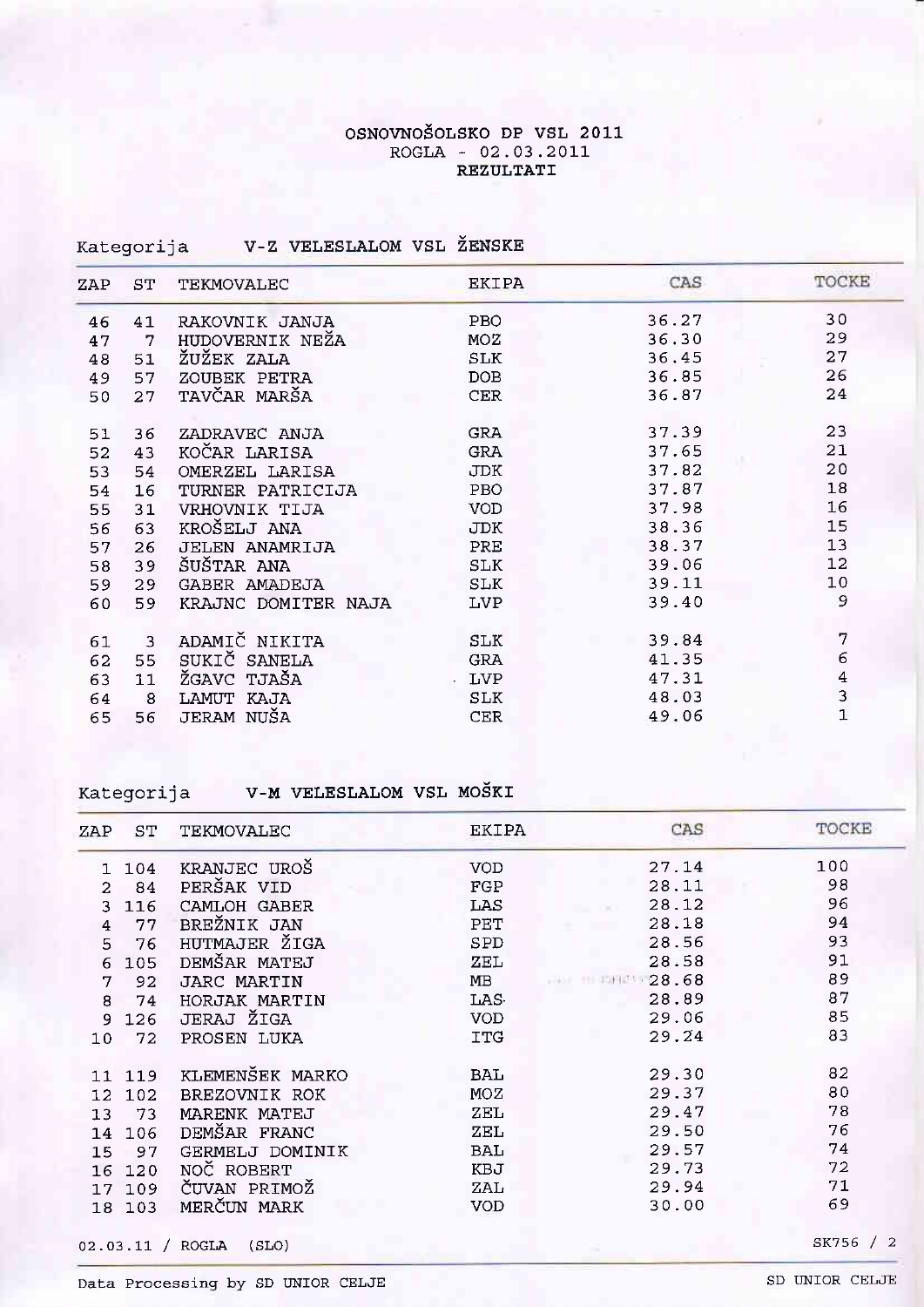# OSNOVNOŠOLSKO DP VSL 2011 ROGLA - 02.03.2011<br>REZULTATI

| V-M VELESLALOM VSL MOSKI | Kategorija |  |  |  |  |
|--------------------------|------------|--|--|--|--|
|--------------------------|------------|--|--|--|--|

| ZAP | ST     | <b>TEKMOVALEC</b>      | <b>EKIPA</b> | CAS                                        | TOCKE          |
|-----|--------|------------------------|--------------|--------------------------------------------|----------------|
|     | 19 112 | FINKŠT TILEN           | <b>MOZ</b>   | 30.01                                      | 67             |
| 20  | 81     | <b>MRAVLJE TILEN</b>   | CER          | 30.09                                      | 65             |
| 21  | 95     | ROBIN TOMAŽ            | SPD          | 30.30                                      | 63             |
|     | 22 129 | MEJAL MATIC            | MB           | 30.33                                      | 61             |
|     | 23 132 | PODBORŠEK ANDREJ       | VOD          | 30.45                                      | 60             |
|     | 24 118 | TUŠAR BENJAMIN         | CER          | 30.50                                      | 58             |
|     | 25 131 | GROŠELJ MATIC          | <b>IDR</b>   | 30.87                                      | 56             |
|     | 26 114 | KAMNIK BLAŽ            | RAV          | 30.91                                      | 54             |
|     | 27 110 | SELJAK BENJAMIN        | ZEL          | 31.05                                      | 52             |
|     | 28 111 | ŽONTA URBAN            | <b>MNR</b>   | 31.39                                      | 50             |
|     | 29 122 | ŠTRAVS DAVORIN         | <b>DTO</b>   | 31.40                                      | 49             |
|     | 30 107 | PLETERSKI ŽAN          | <b>JDK</b>   | 31.75                                      | 47             |
|     | 31 127 | <b>GJERJEK DAVID</b>   | GRA          | 31.87                                      | 45             |
|     | 32 101 | KOSMAČ TOMAŽ           | LOS          | 32.00                                      | 43             |
| 33  | 78     | GORŠEK MIHA            | PET          | 32.14                                      | 41             |
|     | 34 134 | NOVAK ŽIGA             | MS3          | 32.16                                      | 39             |
|     | 125    | BAUMAN DOMEN           | <b>LVP</b>   | 32.16                                      | 39             |
|     | 79     | DOVNIK ROK             | PBO          | 32.17                                      | 36             |
| 36  | 99     | GANTAR OSI             | ZIR          | 32.19                                      | 34             |
| 37  |        |                        |              | 32.29                                      | 32             |
|     | 38 113 | <b>GLAS JERNEJ</b>     | JDK          | 32.70                                      | 30             |
| 39  | 94     | GAŠPARIČ JAN           | OMP          |                                            |                |
|     | 40 133 | ŽUNTAR JAN             | MS1          | 33.01                                      | 28             |
| 41  | 98     | CEGLAR JAKA            | <b>JDK</b>   | 33.32                                      | 27             |
| 42  | 71     | POTOČNIK ROK           | <b>GRA</b>   | 33.48                                      | 25             |
|     | 43 117 | LAPANJA JAKA           | CER          | 33.60                                      | 23             |
| 44  | 88     | REMS JAN               | DOB          | 33.61                                      | 21             |
|     | 45 108 | ŠINKO ANTON            | SJR          | 33.74                                      | 19             |
| 46  | 75     | ŠELIH LUKA             | <b>SLK</b>   | 34.47                                      | 17             |
| 47  | 85     | <b>AVSENIK JURE</b>    | <b>DTO</b>   | 34.76                                      | 16             |
|     | 48 100 | MESARIČ MATEJ          | AIP          | 34.78                                      | 14             |
|     | 49 128 | KYSWARDAY BOR          | <b>BIC</b>   | 35.01                                      | 12             |
|     | 50 123 | ČASAR GAŠPER           | KUZ          | 35.22<br>the committee of the committee of | 10             |
| 51  | 89     | KOSTANJEVEC JAKA       | <b>LVP</b>   | 35.37                                      | 8              |
| 52  | 91     | KOVŠE ŽIGA             | <b>SLK</b>   | 35.49                                      | $\epsilon$     |
| 53  | 83     | STANIČ JAKOB           | <b>BRE</b>   | 35.55                                      | 5              |
| 54  | 96     | KOLAR LUKA             | KUZ          | 36.46                                      | 3              |
| 55  | 93     | RAK LENART             | <b>SLK</b>   | 37.48                                      | $\overline{1}$ |
|     |        | DISKVALIFICIRANI 1.tek |              |                                            |                |

| 121 ILIČ LUKA  | DOB.             |
|----------------|------------------|
| 115 OZIMIC ŽAN | CRN <sup>1</sup> |

02.03.11 / ROGLA (SLO)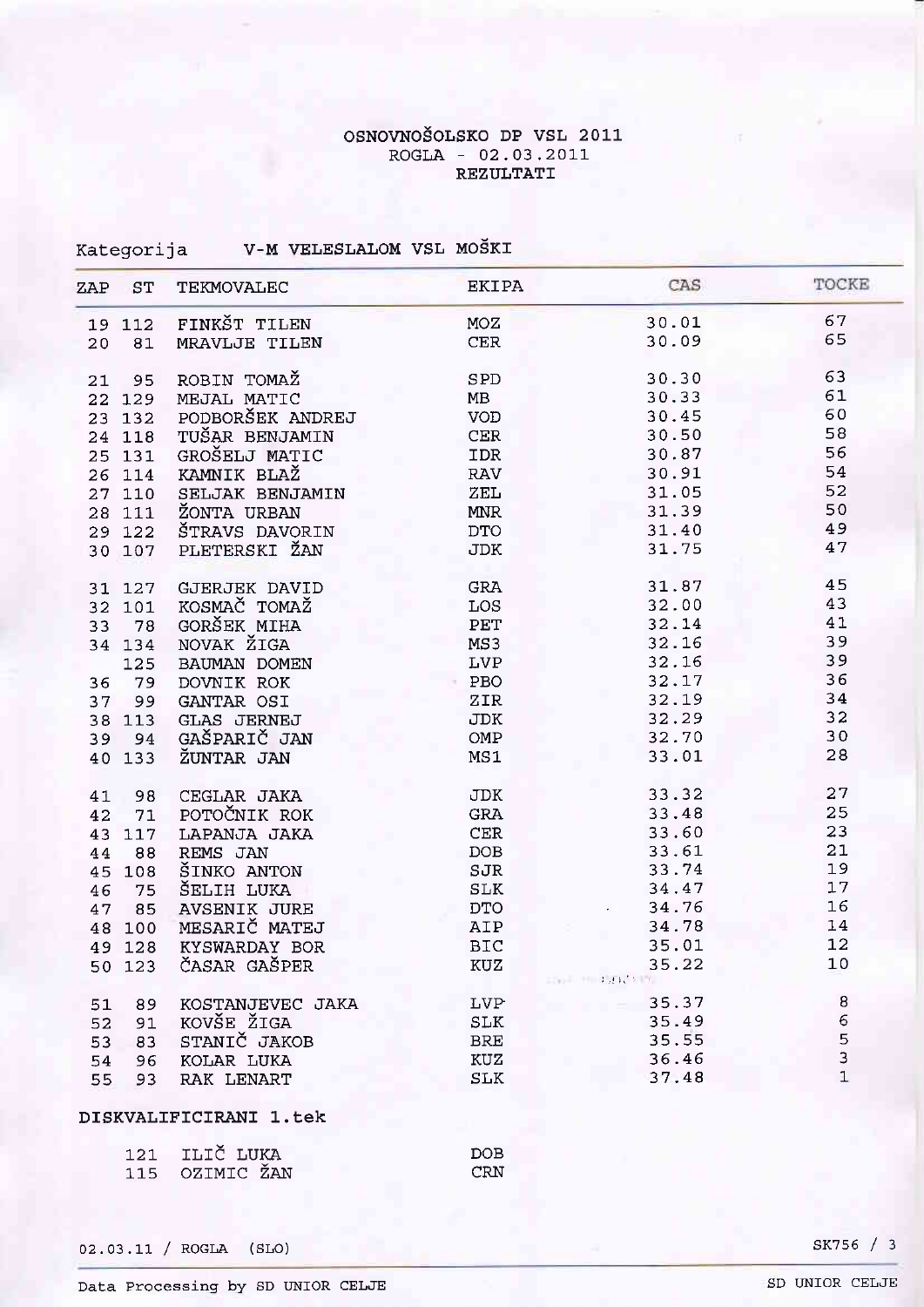#### OSNOVNOŠOLSKO DP VSL 2011  $ROGLA - 02.03.2011$ REZULTATI

#### BKZ BOARD DESKANJE KAT. ŽENSKE Kategorija

| ZAP | S <sub>T</sub> | TEKMOVALEC |      | TOCKE |
|-----|----------------|------------|------|-------|
|     |                | CEBULJ MIA | 43.3 |       |

Kategorija BKM BOARD DESKANJE KAT. MOŠKI

|               |   | ZAP ST TEKMOVALEC | FKTPA      | CAS   | TOCKE. |
|---------------|---|-------------------|------------|-------|--------|
|               |   | 8 IKOVIC ČRT      | <b>PVR</b> | 35.66 |        |
| $\mathcal{D}$ | 6 | KAMNIK ANDRAŽ     | FGP        | 36.73 |        |
| 3             |   | RETUZNIK JURE     | SLK        | 38.95 |        |

Kategorija BNZ BOARD DESKANJE NEKAT. ŽENSKE

| ZAP            | SТ | TEKMOVALEC         | <b>EKIPA</b> | <b>CAS</b> | TOCKE |
|----------------|----|--------------------|--------------|------------|-------|
|                | 39 | PRIMOŽIČ LUCIJA    | ZEL          | 44.92      | 100   |
| $\overline{a}$ | 38 | ZRIMŠEK URŠA       | SKL          | 45.66      | 94    |
| 3              | 23 | SOKLIČ KAJA        | <b>BOB</b>   | 46.40      | 89    |
| 4              | 22 | VALIČ KATJA        | MLA          | 48.48      | 83    |
| 5              | 36 | LESKOVEC URŠKA     | <b>IDR</b>   | 49.46      | 78    |
| $\epsilon$     | 25 | ZUPANC NEŽA        | ZEL          | 50.86      | 72    |
| 7              | 42 | BRADEŠKO INA       | ZEL          | 51.02      | 67    |
| 8              | 43 | <b>GRM TAMARA</b>  | <b>BOB</b>   | 51.83      | 61    |
| $\overline{9}$ | 21 | ZUPANC MAŠA        | PET          | 52.58      | 56    |
| 10             | 24 | MEH PEER PETJA IZA | <b>VEL</b>   | 52.79      | 50    |
|                |    |                    |              |            |       |
| 11             | 34 | VIPAVC EVA JOHANNA | PET          | 52.87      | 45    |
| 12             | 41 | VIPAVC ANNA MARIA  | PET          | 53.46      | 39    |
|                | 31 | RAHNE URŠA         | <b>VOD</b>   | 53.46      | 39    |
| 14             | 37 | ŠTREMFELJ JANA     | <b>CER</b>   | 53.56      | 28    |
| 15             | 35 | MAUER TANJA        | HRU          | 54.24      | 23    |
| 16             | 40 | KOPAČ NEŽA         | ZIR          | 54.42      | 17    |
| 17             | 30 | FERJANČIČ POLONA   | <b>CER</b>   | 58.44      | 12    |
|                | 27 | LAMPIČ ZALA        | <b>CER</b>   | 58.44      | 12    |
| 19             | 29 | KOREZ INGRID       | HRU·         | 1:01.15    | 1     |

Kategorija BNM BOARD DESKANJE NEKAT. MOŠKI

| ZAP            | ST.  | TEKMOVALEC         | EKIPA      | CAS   | TOCKE |
|----------------|------|--------------------|------------|-------|-------|
|                |      | 1 53 MEGUŠAR URBAN | ZEL        | 40.84 | 100   |
|                |      | 2 69 TUŠAR PETER   | <b>CER</b> | 43.30 | 96    |
| 3              | 54.  | PINTER RUDI        | ZEL        | 43.99 | 93    |
| $\overline{4}$ | - 70 | KORBAR JAKOB       | ZAL        | 44.96 | 89    |

02.03.11 / ROGLA (SLO)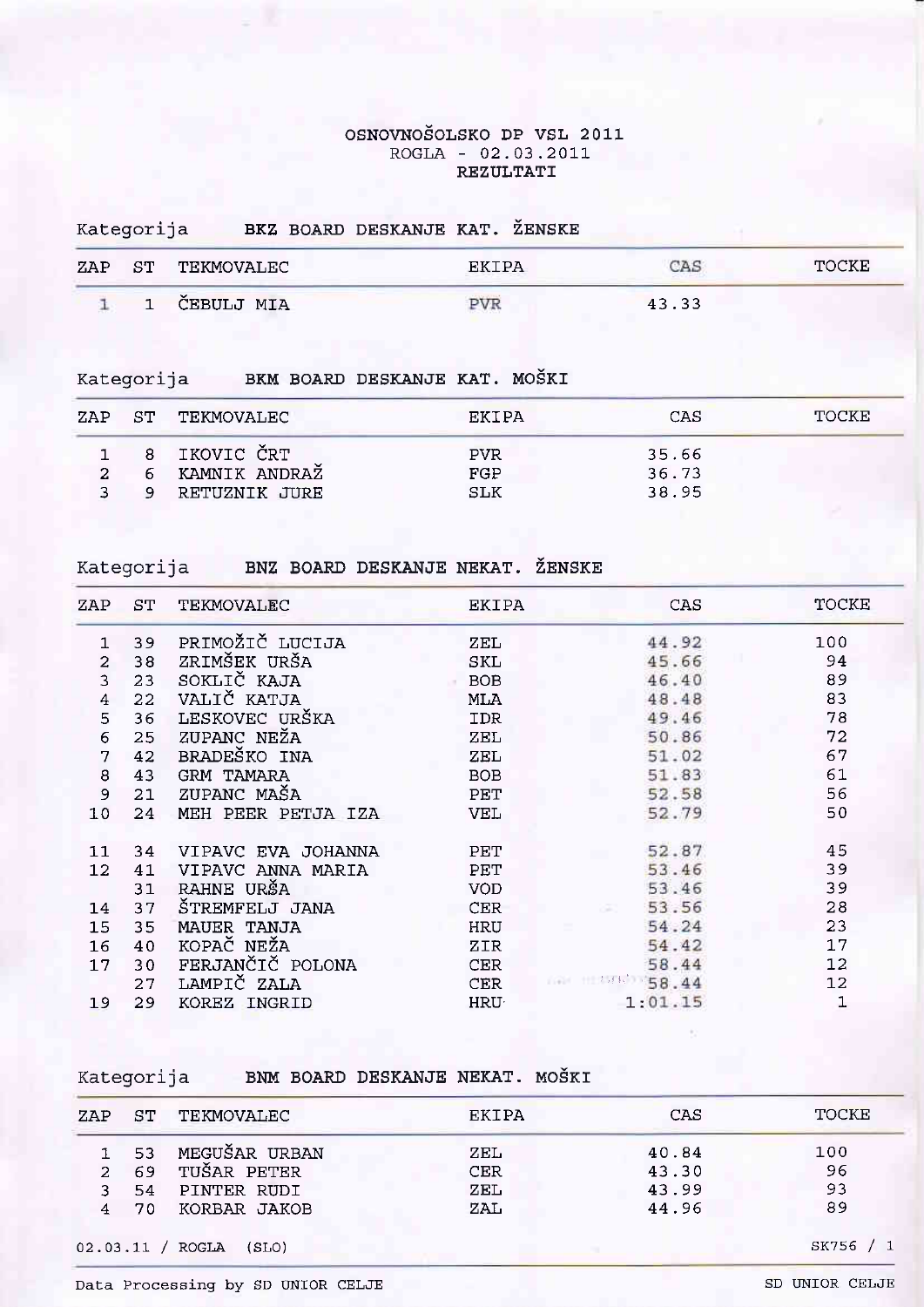# OSNOVNOŠOLSKO DP VSL 2011<br>ROGLA - 02.03.2011 REZULTATI

# Kategorija BNM BOARD DESKANJE NEKAT. MOŠKI

| ZAP | ST | TEKMOVALEC              | <b>EKIPA</b> | CAS     | TOCKE          |
|-----|----|-------------------------|--------------|---------|----------------|
| 5   | 59 | LIVK MARIO              | NAZ          | 45.10   | 85             |
| 6   | 11 | VODEB MIHA              | <b>JDK</b>   | 45.98   | 82             |
| 7   | 75 | BUČAR ČRT               | <b>DTO</b>   | 46.02   | 78             |
| 8   | 60 | PREZELJ DAVID           | ZEL          | 46.58   | 74             |
| 9   | 74 | PAHOVNIK FLORJAN        | <b>BAL</b>   | 47.39   | 71             |
| 10  | 12 | PUSTAVRH JAN            | LES          | 47.60   | 67             |
| 11  | 55 | DOBOVIČNIK DEJAN        | PET          | 47.90   | 63             |
| 12  | 51 | POLAK LUKA              | <b>CER</b>   | 49.03   | 60             |
| 13  | 78 | KAVČIČ TILEN            | <b>IDR</b>   | 49.31   | 56             |
| 14  | 56 | BONAJO JON              | <b>FKC</b>   | 49.33   | 52             |
| 15  | 76 | WEISSENBACH KRISTJAN    | <b>VEL</b>   | 49.59   | 49             |
| 16  | 71 | HAFNER MARK             | IGP          | 49.77   | 45             |
| 17  | 64 | PINTAR SENICA VALENTINO | ZAL          | 49.98   | 41             |
| 18  | 66 | <b>MLAKAR LEON</b>      | ZIR          | 50.39   | 38             |
| 19  | 68 | KOROŠEC JURE            | PBO          | 50.41   | 34             |
| 20  | 77 | GANTAR ŽAN              | <b>IDR</b>   | 50.46   | 30             |
| 21  | 10 | SEVŠEK TIM              | <b>LES</b>   | 50.84   | 27             |
| 22  | 65 | PETERNELJ ŽAN           | <b>CER</b>   | 51.95   | 23             |
| 23  | 72 | TIČ TILEN               | <b>PBO</b>   | 52.49   | 19             |
| 24  | 57 | KRUMPAČNIK MIHA         | LOS          | 52.72   | 16             |
| 25  | 61 | KRUMPAK LUKA            | PET          | 54.31   | 12             |
| 26  | 52 | <b>UREK MIHA</b>        | <b>DBV</b>   | 54.66   | 8              |
| 27  | 58 | DREMEL ALJAŽ            | <b>VEL</b>   | 54.82   | 5              |
| 28  | 62 | MIKEK MIHA              | <b>ROS</b>   | 1:00.49 | $\overline{1}$ |

There is management

02.03.11 / ROGLA (SLO)

SK756 / 2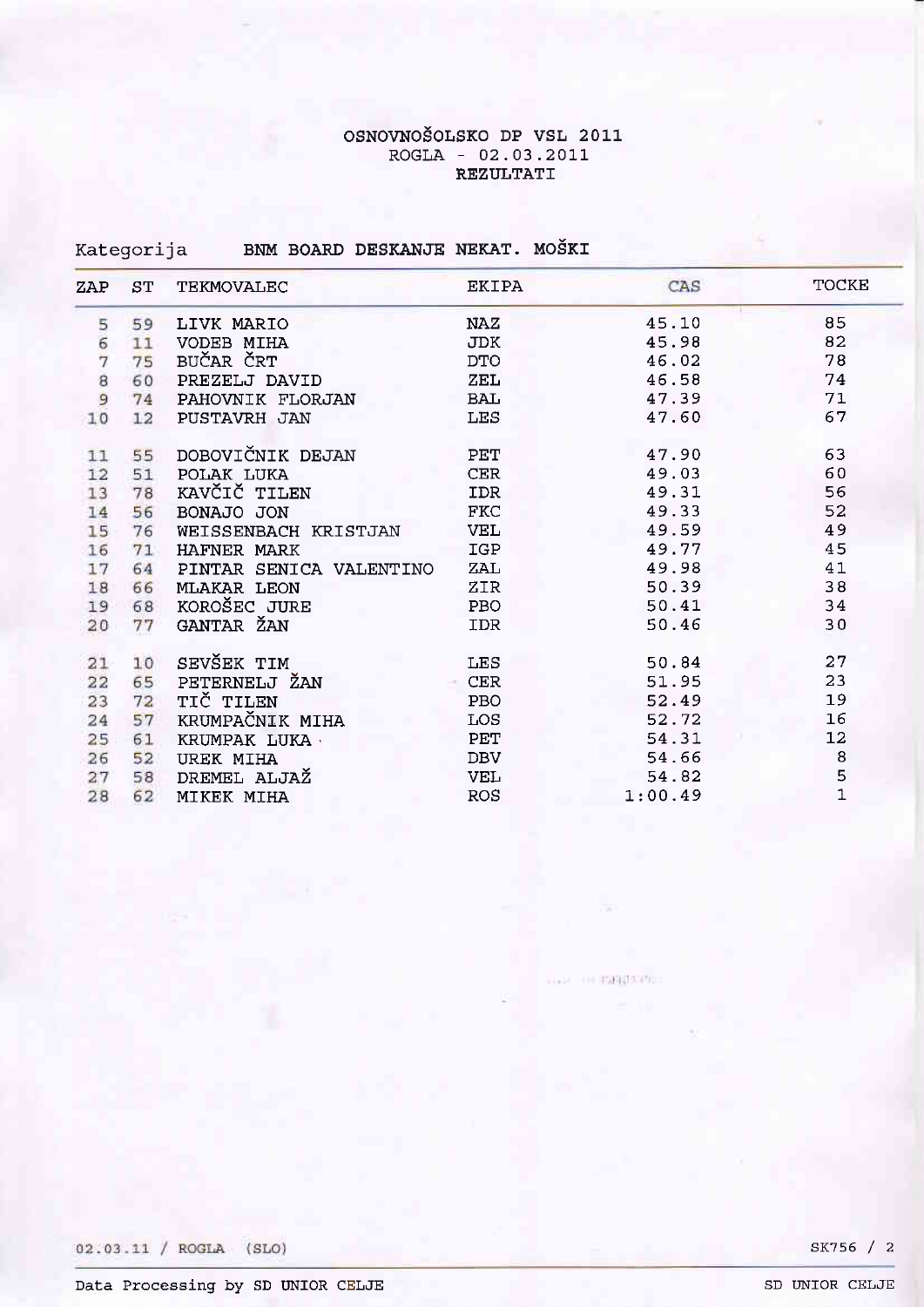# OSNOVNOŠOLSKO DP VSL 2011 ROGLA - 02.03.2011<br>EKIPNA RAZVRSTITEV

VSL DP OŠ

| #            |            | ekipa tekmovalec           | kat-dis rng tocke  |     | skupaj      |
|--------------|------------|----------------------------|--------------------|-----|-------------|
| $\mathbf{1}$ | ZEL        | OŠ ŽELEZNIKI               |                    |     | 358         |
|              |            | TOLAR LUCIJA               | $V-Z$ VSL 001      | 100 |             |
|              |            | KAVČIČ JERCA               | $V-Z$ VSL 008      | 89  |             |
|              |            | DEMŠAR MATEJ               | V-M VSL 006        | 91  |             |
|              |            | MARENK MATEJ               | V-M VSL 013        | 78  |             |
| 2            | SPD        | OŠ ŠENTJANŽ PRI DRAVOGRADU |                    |     | 333         |
|              |            | REPNIK ANJA                | V-Z VSL 005        | 94  |             |
|              |            | MIKLAVC KLARA              | $V-Z$ VSL 012      | 83  |             |
|              |            | HUTMAJER ŽIGA              | V-M VSL 005        | 93  |             |
|              |            | ROBIN TOMAŽ                | V-M VSL 021        | 63  |             |
|              |            |                            |                    |     |             |
| 3.           | VOD        | OŠ VODICE                  |                    |     | 305         |
|              |            | RAHNE LIZA                 | $V-Z$ VSL 020      | 71  |             |
|              |            | KIMOVEC LEA                | $V-Z$ VSL 034      | 49  |             |
|              |            | KRANJEC UROŠ               | V-M VSL 001        | 100 |             |
|              |            | JERAJ ŽIGA                 | <b>V-M VSL 009</b> | 85  |             |
|              |            |                            |                    |     |             |
|              | MB         | OŠ TABOR I. MARIBOR        |                    |     | 277         |
|              |            | ČOPI STAŠA                 | $V-Z$ VSL 024      | 64  |             |
|              |            |                            | $V-Z$ VSL 025      |     |             |
|              |            | ŠELIGO LINA                |                    | 63  |             |
|              |            | <b>JARC MARTIN</b>         | V-M VSL 007        | 89  |             |
|              |            | MEJAL MATIC                | V-M VSL 022        | 61  |             |
| 5            | MOZ        | OŠ MOZIRJE                 |                    |     | 274         |
|              |            | KOKALJ KRAMER KRISTINA     | $V-Z$ VSL 002      | 98  |             |
|              |            | HUDOVERNIK NEŽA            | $V-Z$ VSL 047      | 29  |             |
|              |            | BREZOVNIK ROK              | V-M VSL 012        | 80  |             |
|              |            | FINKŠT TILEN               | V-M VSL 019        | 67  |             |
|              |            |                            |                    |     |             |
| 6            | <b>PET</b> | OŠ PETROVČE                |                    |     | 266         |
|              |            | KOCBEK TEJA                | $V-Z$ VSL 013      | 81  |             |
|              |            | KRAJNC URŠA                | $V-Z$ VSL 033      | 50  |             |
|              |            | BREŽNIK JAN                | V-M VSL 004        | 94  |             |
|              |            | GORSEK MIHA                | V-M VSL 033        | 41  |             |
|              |            |                            |                    |     |             |
| 7            | CER        | OŠ CERKNO                  | <b>CONTRACTOR</b>  |     | 191         |
|              |            | MLAKAR SARA                | $V-Z$ VSL 037      | 44  |             |
|              |            | TAVČAR MARŠA               | V-Z VSL 050        | 24  |             |
|              |            | MRAVLJE TILEN              | V-M VSL 020        | 65  |             |
|              |            | TUŠAR BENJAMIN             | V-M VSL 024        | 58  |             |
|              |            |                            |                    |     |             |
| 8            | <b>GRA</b> | OŠ GRAD                    |                    |     | 151         |
|              |            | ČERPNJAK LARISA            | $V-Z$ VSL 028      | 58  |             |
|              |            | ZADRAVEC ANJA              | $V-Z$ VSL 051      | 23  |             |
|              |            | GJERJEK DAVID              | V-M VSL 031        | 45  |             |
|              |            | POTOČNIK ROK               | V-M VSL 042        | 25  |             |
|              |            |                            |                    |     |             |
| 9            | DTO        | OŠ DOLENJSKE TOPLICE       |                    |     | 134         |
|              |            | 2.03.11 / ROGLA (SLO)      |                    |     | SK829<br>/1 |

 $\circ$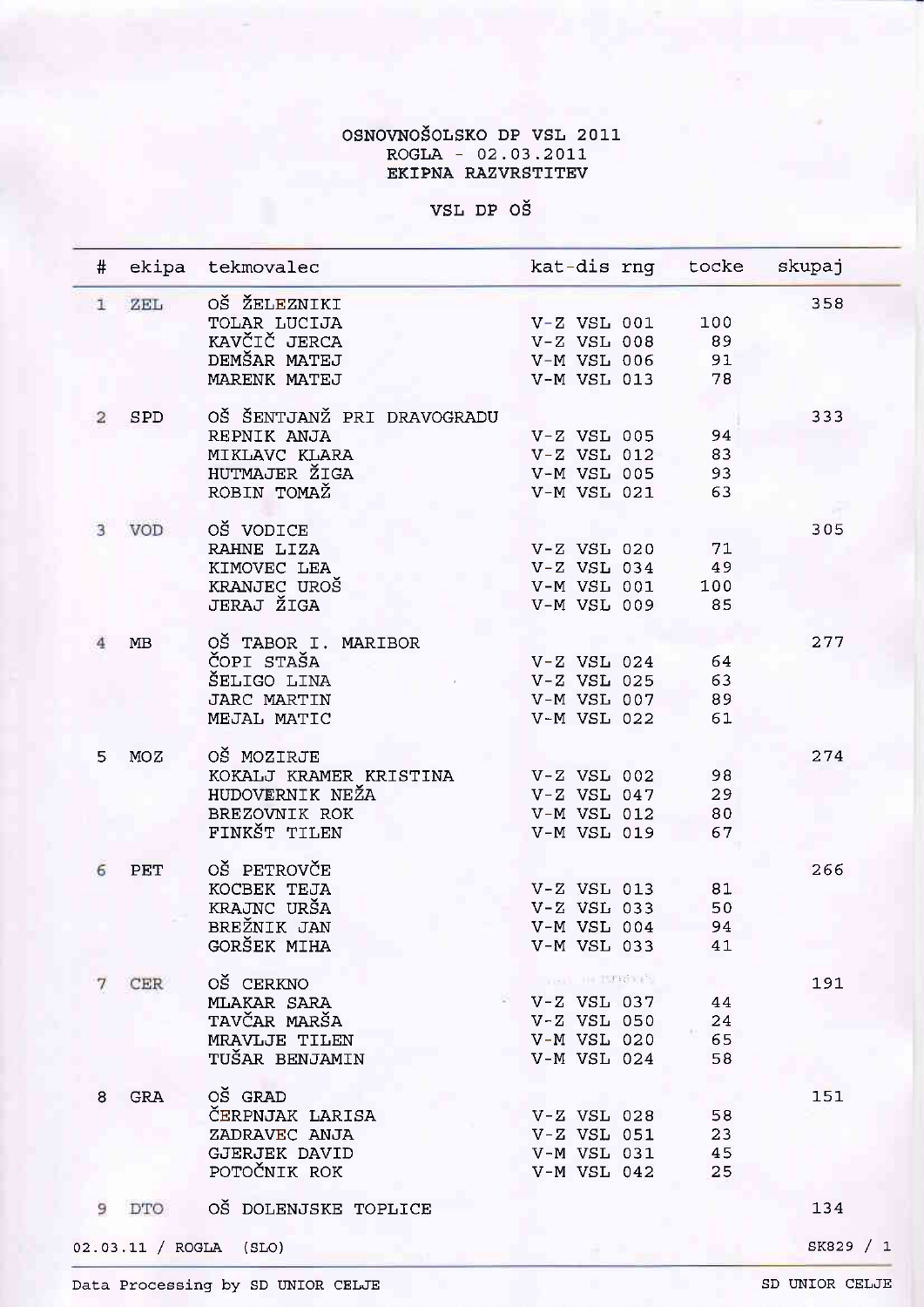# OSNOVNOŠOLSKO DP VSL 2011<br>ROGLA - 02.03.2011<br>EKIPNA RAZVRSTITEV

VSL DP OŠ

| #  |            | ekipa tekmovalec          | kat-dis rnq tocke  |    | skupaj |
|----|------------|---------------------------|--------------------|----|--------|
|    |            | VOHAR LUCIJA              | $V-Z$ VSL 042      | 37 |        |
|    |            | KUMELJ KAJA               | $V-Z$ VSL 045      | 32 |        |
|    |            | ŠTRAVS DAVORIN            | <b>V-M VSL 029</b> | 49 |        |
|    |            | <b>AVSENIK JURE</b>       | V-M VSL 047        | 16 |        |
| 10 | <b>JDK</b> | OŠ JURIJA DALMATINA KRŠKO |                    |    | 114    |
|    |            | OMERZEL LARISA            | $V-Z$ $VSL$ $053$  | 20 |        |
|    |            | KROŠELJ ANA               | $V-Z$ VSL 056      | 15 |        |
|    |            | PLETERSKI ŽAN             | V-M VSL 030 47     |    |        |
|    |            | <b>GLAS JERNEJ</b>        | V-M VSL 038        | 32 |        |
| 11 | <b>LVP</b> | OŠ LJUDSKI VRT PTUJ       |                    |    | 110    |
|    |            | VESELIČ EVA               | $V-Z$ $VSL$ $031$  | 54 |        |
|    |            | KRAJNC DOMITER NAJA       | V-Z VSL 060 9      |    |        |
|    |            | BAUMAN DOMEN              | V-M VSL 035        | 39 |        |
|    |            | KOSTANJEVEC JAKA          | V-M VSL 051        | 8  |        |
| 12 | SLK        | OŠ POD GORO S. KONJICE    |                    |    | 83     |
|    |            | FIJAVŽ JULIJA             | $V-Z$ VSL 044      | 33 |        |
|    |            | ŽUŽEK ZALA                | $V-Z$ $VSL$ $048$  | 27 |        |
|    |            | ŠELIH LUKA                | $V-M$ VSL $046$    | 17 |        |
|    |            | KOVŠE ŽIGA                | V-M VSL 052        | 6  |        |

THE FINENCE